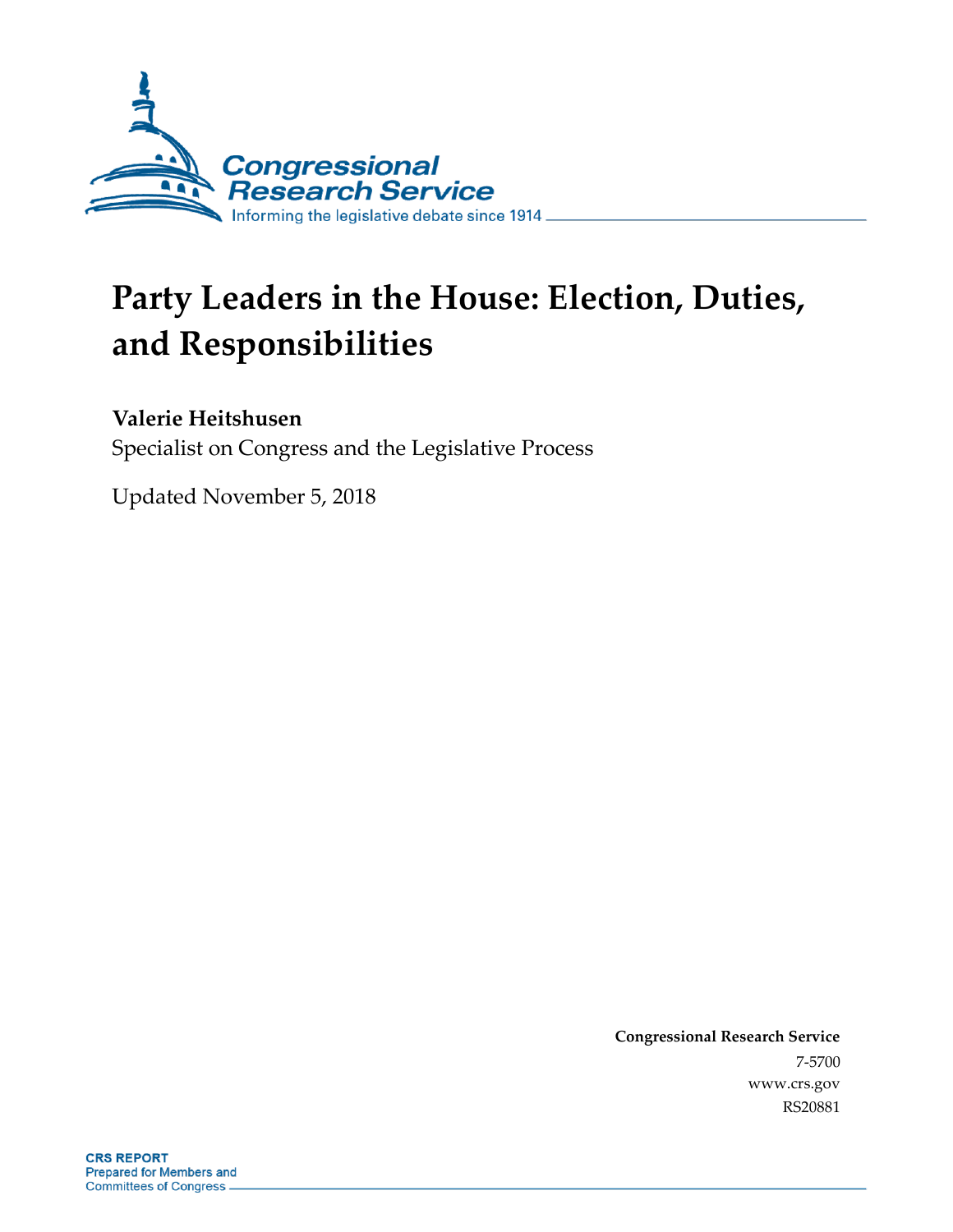ach major party in the House has a leadership hierarchy. This report summarizes the election, duties, and responsibilities of the Speaker of the House, the majority and minority leaders, and the whips and whip system. For a listing of all past occupants of ach major party in the House has a leadership hierarchy. This report summarizes the election, duties, and responsibilities of the Speaker of the House, the majority and minority leaders, and the whips and whip system. For *States Congress, 1789-2017*, by Valerie Heitshusen.

### **Speaker of the House**

The Speaker is elected by the House on the first day of a new Congress. Customarily, the caucus or conference of each major party first elects a candidate at early organizational meetings. When the new Congress convenes, each party places the name of its candidate in nomination, and the majority party's candidate is typically elected on a party line vote. A rules change adopted at the beginning of the 108<sup>th</sup> Congress requires the Speaker to submit the names of Members designated to serve as Speaker pro tempore in the event that the speakership becomes vacant, or in the event the Speaker is disabled. House rules invest the Speaker with substantial powers.<sup>1</sup> These duties include, but are not limited to

- administering the oath of office to Members;
- recognizing Members for the purpose of speaking or making motions;
- referring bills and resolutions to committees;
- putting questions to a vote of Members;
- declaring a quorum (or the absence of one);
- counting and declaring all votes;
- deciding points of order;
- appointing House Members to select and conference committees;
- exercising additional committee appointment authority under party conference rules;
- making appointments to fill temporary vacancies in House administrative offices;
- appointing the chair of the Committee of the Whole and the Speaker pro tempore; and
- signing all bills and resolutions passed by the House.

Traditionally, the Speaker has no formal committee assignments, but serves as an *ex officio* member of the Permanent Select Committee on Intelligence.<sup>2</sup> The Speaker infrequently votes or participates in floor debate.<sup>3</sup> Although not prescribed in any formal way, the Speaker is the

Congressional Research Service RS20881 **· VERSION 18 · UPDATED** 1

 $\overline{a}$ 

<sup>&</sup>lt;sup>1</sup> The Speaker has other powers specified in law, typically relating to appointing either occupants of House offices (e.g., the Parliamentarian) or members of various commissions and advisory boards. On the latter authority, see CRS Report RL33313, *Congressional Membership and Appointment Authority to Advisory Commissions, Boards, and Groups*, by Jacob R. Straus.

<sup>&</sup>lt;sup>2</sup> The Speaker's ex-officio membership, as well as that of the Minority Leader discussed below, is pursuant to House Rule X, clause 11(a)(2). Rules of the House of Representatives, 115<sup>th</sup> Congress, and U.S. Congress, House of Representatives, *Constitution, Jefferson's Manual, and Rules of the House of Representatives, One Hundred Fifteenth* Congress (hereafter cited as *House Manual*), compiled by Thomas J. Wickham, Parliamentarian, 114<sup>th</sup> Cong., 2<sup>nd</sup> sess., H.Doc. 114-192 (Washington: GPO, 2017).

 $3$  Under current rules, the Speaker may vote on any question before the House (or in the Committee of the Whole); the long-standing practice, however, is that the Speaker only occasionally exercises this right. See *House Manual*, §631, and also Charles W. Johnson, John V. Sullivan, and Thomas J. Wickham, *House Practice: A Guide to the Rules,*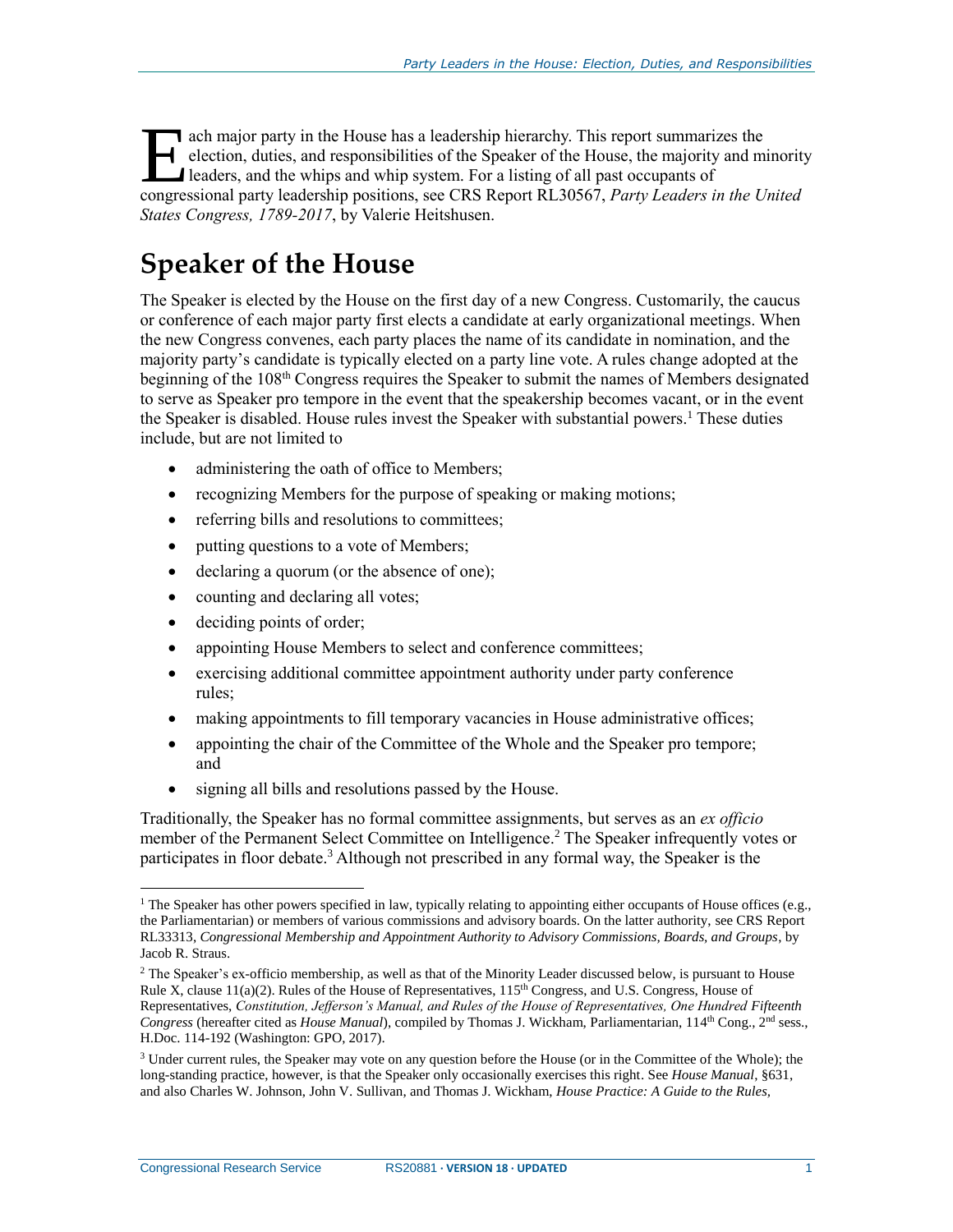principal spokesperson for the House and, oftentimes, for the party, taking a leading role in negotiations with the Senate and President.

When in the majority, each party designates the Speaker as chair of its committee assignment panel, which assigns party members to standing committee slots, subject to conference or caucus approval and House election. According to both Democratic Caucus and Republican Conference rules, a Speaker from the respective party organization also makes nominations (for conference consideration) for membership on the Committee on Rules and the Committee on House Administration, nominates those committees' chairs, and also appoints one Member to serve on the Budget Committee. Caucus and conference rules also give the Speaker some appointment authority for members of his or her party's internal committees.<sup>4</sup> (See CRS Report 97-780, The *Speaker of the House: House Officer, Party Leader, and Representative*, by Valerie Heitshusen; and CRS Report RL30857, *Speakers of the House: Elections, 1913-2017*, by Richard S. Beth and Valerie Heitshusen.)

### **Majority Leader**

The majority leader is second to the Speaker in the party hierarchy. Elected by secret ballot of the majority party's caucus or conference in organizational meetings prior to the start of a new Congress, the majority leader's role has largely been defined by history and tradition. Working closely with the Speaker and the party's whips, the majority leader is charged with scheduling legislation for floor consideration, and does not, in modern practice, serve on House committees. The majority leader helps plan daily, weekly, and annual legislative agendas; consults with Members to gauge sentiment on issues; urges colleagues to support or defeat measures on the floor; and, in general, works to advance the goals of the majority party. The majority leader is also responsible for closely watching floor activities, especially the opposition party's parliamentary maneuvers, but by custom, does not typically lead floor debate on major measures. (See archived CRS Report RL30665, *The Role of the House Majority Leader: An Overview*, by Walter J. Oleszek.)

### **Minority Leader**

The minority leader is both the minority party's counterpart to the Speaker, and the floor leader of the "loyal opposition." Elected by the minority party caucus or conference at organizational meetings prior to the start of a new Congress, the minority leader speaks for the minority party and its policies. The minority leader strives to protect the minority's rights, organizes and leads criticism of the majority party, and devises parliamentary strategies and tactics that can put to best use the abilities of his party to influence legislative outcomes. The minority leader chairs the party's committee assignment panel and also directly nominates or appoints minority party members to serve on certain standing committees.<sup>5</sup> Like the Speaker, the minority leader serves as an *ex officio* member of the Permanent Select Committee on Intelligence. When the minority leader's party holds the White House, the minority leader may be the President's chief spokesperson in the House. By custom, the minority leader does not typically lead floor debate on

 $\overline{a}$ 

*Precedents and Procedures of the House*, 115<sup>th</sup> Cong., 1<sup>st</sup> sess. (Washington: GPO, 2017), ch. 34, §5 and ch. 58, §5.

<sup>4</sup> Examples include the party's policy committee or its campaign committee. See Rules of the House Republican Conference for the 115<sup>th</sup> Congress, available at https://www.gop.gov/115th-rules/; and Rules of the Democratic Caucus, available to congressional clients from the author on request.

 $<sup>5</sup>$  When in the majority, the conference or caucus rules provide these powers to the Speaker, as outlined earlier.</sup>